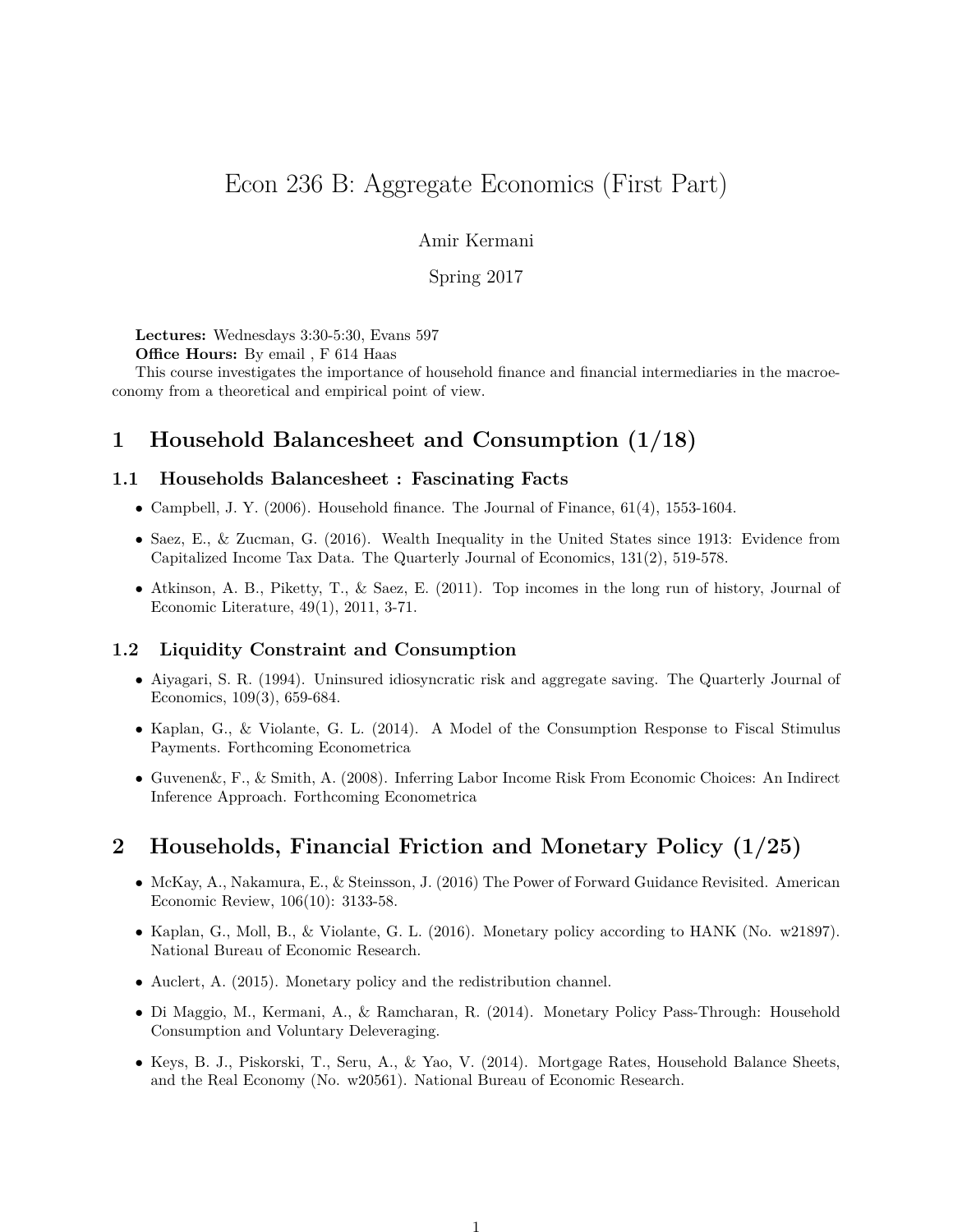# **3 Openning the Blackbox of Monetary Policy (2/1)**

### **3.1 Conventional Monetary Policy**

- Bernanke, B. S., & Gertler, M. (1995). Inside the Black Box: The Credit Channel of Monetary Policy. The Journal of Economic Perspectives, 9(4), 27-48.
- Bernanke, B. S., & Kuttner, K. N. (2005). What explains the stock market's reaction to Federal Reserve policy?. The Journal of finance, 60(3), 1221-1257.
- Gürkaynak, R. S., Sack, B., & Swansonc, E. T. (2005). Do Actions Speak Louder Than Words? The Response of Asset Prices to Monetary Policy Actions and Statements. International Journal of Central Banking.
- Nakamura, E., & Steinsson, J. (2016). High Frequency Identification of Monetary Non-Neutrality: The Information Effect.

#### **3.2 Unconventional Monetary Policy**

- Krishnamurthy, A., & Vissing-Jorgensen, A. Fall 2011. The effects of quantitative easing on interest rates: Channels and implications for policy. Brookings Papers on Economic Activity, 215-265.
- Di Maggio, M., Kermani, A. & Palmer, C. (2015), How Quantitative Easing Works: Evidence on the Refinancing Channel (No. w22638). National Bureau of Economic Research.
- Acharya, V. V., Eisert, T., Eufinger, C., & Hirsch, C. W. (2016). Whatever it takes: The real effects of unconventional monetary policy. Available at SSRN 2740338.
- Heider, F., Saidi, F., & Schepens, G. (2016). Life Below Zero: Negative Policy Rates and Bank Risk Taking. Available at SSRN.
- Chakraborty, I., Goldstein, I., & MacKinlay, A. (2016). Monetary Stimulus and Bank Lending. Available at SSRN.
- Rodnyansky, A., & Darmouni, O. (2014). The Effects of Quantitative Easing on Bank Lending Behavior. Available at SSRN 2669009.

## **4 Intermediary Asset Pricing and Financial Crisis (2/8)**

- He, Z., & Krishnamurthy, A. (2013). Intermediary asset pricing. The American Economic Review, 103(2), 732-770.
- Greenwood, R., & Hanson, S. G. (2013). Issuer quality and corporate bond returns. Review of Financial Studies, 26(6), 1483-1525.
- Adrian, T., Etula, E., & Muir, T. (2014). Financial Intermediaries and the Cross-Section of Asset Returns. The Journal of Finance, 69(6), 2557-2596.
- Adrian, T., & Shin, H. S. (2014). Procyclical leverage and value-at-risk. Review of Financial Studies, 27(2), 373-403.
- Muir, T. (2015). Financial crises and risk premia, Forthcoming QJE
- Krishnamurthy, A., Muir, T., & Yale, S. (2015). Credit spreads and the severity of financial crises. Unpublished Manuscript.
- Baron, M., & Xiong, W. (2014). Credit expansion and neglected crash risk, Forthcoming QJE.
- Jordà, Ò., Schularick, M., & Taylor, A. M. (2016). The great mortgaging: housing finance, crises and business cycles. Economic Policy, 31(85), 107-152